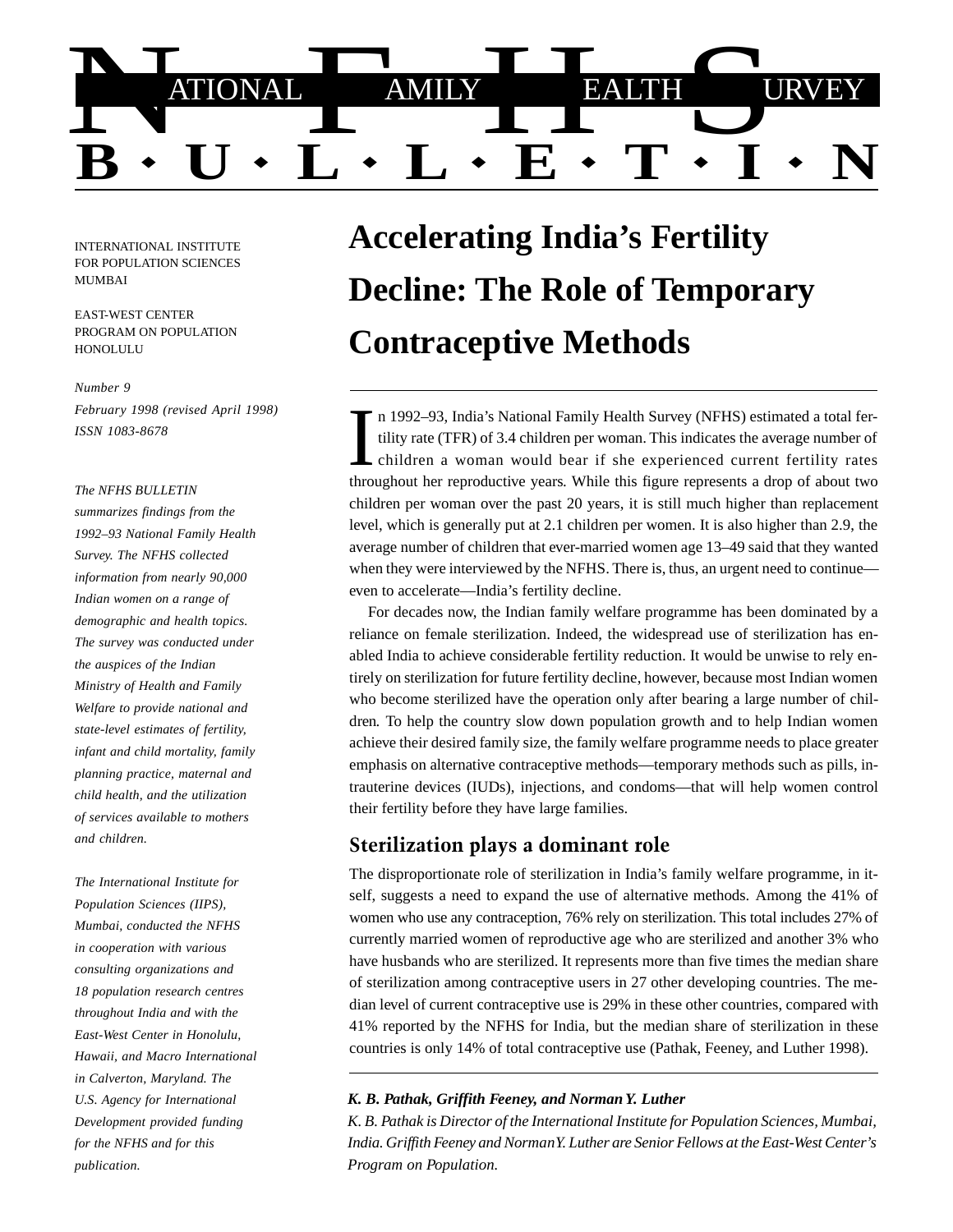The relative importance of sterilization varies widely among India's states (Table 1). The proportion of current contraceptive users who rely on sterilization ranges from a high of 95% in Andhra Pradesh to a low of 34% in Assam. Other states with a particularly high reliance on sterilization include Karnataka (87% of all contraceptive users), Rajasthan (87%), Orissa (87%), Madhya Pradesh (86%), Maharashtra (86%), Gujarat (83%), Mizoram (83%), and Bihar (81%).

Use of temporary methods is very low in India, both in absolute and relative terms. Among currently married women age 13–49, only 10% use a temporary method, and only 6% use a modern temporary method. Women using any temporary method—modern or traditional comprise 24% of all contraceptive users. Use of specific modern temporary methods is extremely low—only 1% of all currently married women use pills, 2% use IUDs, and 2% use condoms. NFHS results show also that knowledge of temporary methods is substantially lower than knowledge of female sterilization—only 76% of survey respondents know about temporary methods, compared with 95% who know about sterilization.

# Can sterilization reduce fertility further?

Because sterilization is irreversible, only women who are certain that they do not want any more children are likely to use it. NFHS results show that Indian women feel certain enough to undergo sterilization only after giving birth to many children. Table 2 shows the average number of children ever born to women according to age and contraceptive use. Sterilized women have 4.0 children, on average, compared with 3.1 children for all married women of reproductive age. By contrast, woman who are not using any method of contraception average 2.7 children, women using traditional methods average 2.8 children, and woman using modern temporary methods average 2.6 children.

Sterilized women tend to be substantially older than other women, but age alone does not account for their large family size. In every age group, sterilized women have substantially more children than women who use temporary methods. The difference is particularly pronounced among young women.

The large number of children born to all but the youngest sterilized women casts doubt on how effective sterilization can be in reducing fertility much below the levels already reached. Sterilized women age 15–19 and 20–24 years have modest-sized families, to be sure. Few women are sterilized at these young ages, however—only 1.4% of 15–19-year-olds and 10.9% of 20–24-year-olds. Sterilized women age 25 and over have substantially more children than the total fertility rate of 3.4 children per woman.

The results in Table 2 should not be construed to mean that sterilization has not helped to reduce the level of fertility in India. Sterilized women tend to have many children because women with many children are likely to become sterilized. These women would doubtless have had even more children had they not been sterilized. Nonetheless, the large number of children born to all but the youngest sterilized women casts doubt on how effective sterilization can be in reducing fertility much below the levels already achieved.

**Table 1 Percentage of currently married women age 15–49 using contraception, median birth interval, and total fertility rate in India's most populous states**

|                         | Contraceptive use (%) |        |      |                                            | Median                           |          |       |
|-------------------------|-----------------------|--------|------|--------------------------------------------|----------------------------------|----------|-------|
|                         |                       |        |      |                                            |                                  | birth    | Total |
|                         | Any                   | Modern |      |                                            | Sterilization interval fertility |          |       |
| <b>State</b>            |                       |        |      | method temporary Traditional Sterilization | share $(\%)$                     | (months) | rate  |
| India                   | 40.6                  | 5.5    | 4.3  | 30.7                                       | 76                               | 31.6     | 3.4   |
| Andhra Pradesh          | 47.0                  | 1.8    | 0.5  | 44.7                                       | 95                               | 33.4     | 2.6   |
| Assam                   | 42.8                  | 5.4    | 22.9 | 14.4                                       | 34                               | 29.8     | 3.5   |
| <b>Bihar</b>            | 23.1                  | 2.9    | 1.5  | 18.6                                       | 81                               | 33.9     | 4.0   |
| Delhi                   | 60.3                  | 31.3   | 5.7  | 23.2                                       | 38                               | 30.6     | 3.0   |
| Goa                     | 47.8                  | 7.3    | 9.9  | 30.5                                       | 64                               | 35.2     | 1.9   |
| Gujarat                 | 49.3                  | 5.9    | 2.4  | 41.0                                       | 83                               | 30.0     | 3.0   |
| Haryana                 | 49.7                  | 9.6    | 5.3  | 34.7                                       | 70                               | 28.1     | 4.0   |
| <b>Himachal Pradesh</b> | 58.4                  | 8.6    | 4.0  | 45.8                                       | 78                               | 28.3     | 3.0   |
| Jammu Region            | 49.4                  | 10.0   | 9.7  | 29.7                                       | 60                               | 30.9     | 3.1   |
| Karnataka               | 49.1                  | 4.8    | 1.8  | 42.5                                       | 87                               | 29.9     | 2.9   |
| Kerala                  | 63.3                  | 6.1    | 8.9  | 48.3                                       | 76                               | 34.9     | 2.0   |
| Madhya Pradesh          | 36.5                  | 4.0    | 1.0  | 31.5                                       | 86                               | 32.1     | 3.9   |
| Maharashtra             | 53.7                  | 6.4    | 1.2  | 46.2                                       | 86                               | 28.7     | 2.9   |
| Orissa                  | 36.3                  | 3.0    | 1.6  | 31.6                                       | 87                               | 32.7     | 2.9   |
| Punjab                  | 58.7                  | 17.3   | 7.4  | 34.0                                       | 58                               | 29.3     | 2.9   |
| Rajasthan               | 31.8                  | 3.3    | 0.9  | 27.7                                       | 87                               | 32.5     | 3.6   |
| <b>Tamil Nadu</b>       | 49.8                  | 5.7    | 4.6  | 39.5                                       | 79                               | 31.6     | 2.5   |
| Uttar Pradesh           | 19.8                  | 5.5    | 1.3  | 13.1                                       | 66                               | 32.1     | 4.8   |
| West Bengal             | 57.4                  | 6.7    | 20.1 | 30.6                                       | 53                               | 31.7     | 2.9   |

*Source:* NFHS national and state reports.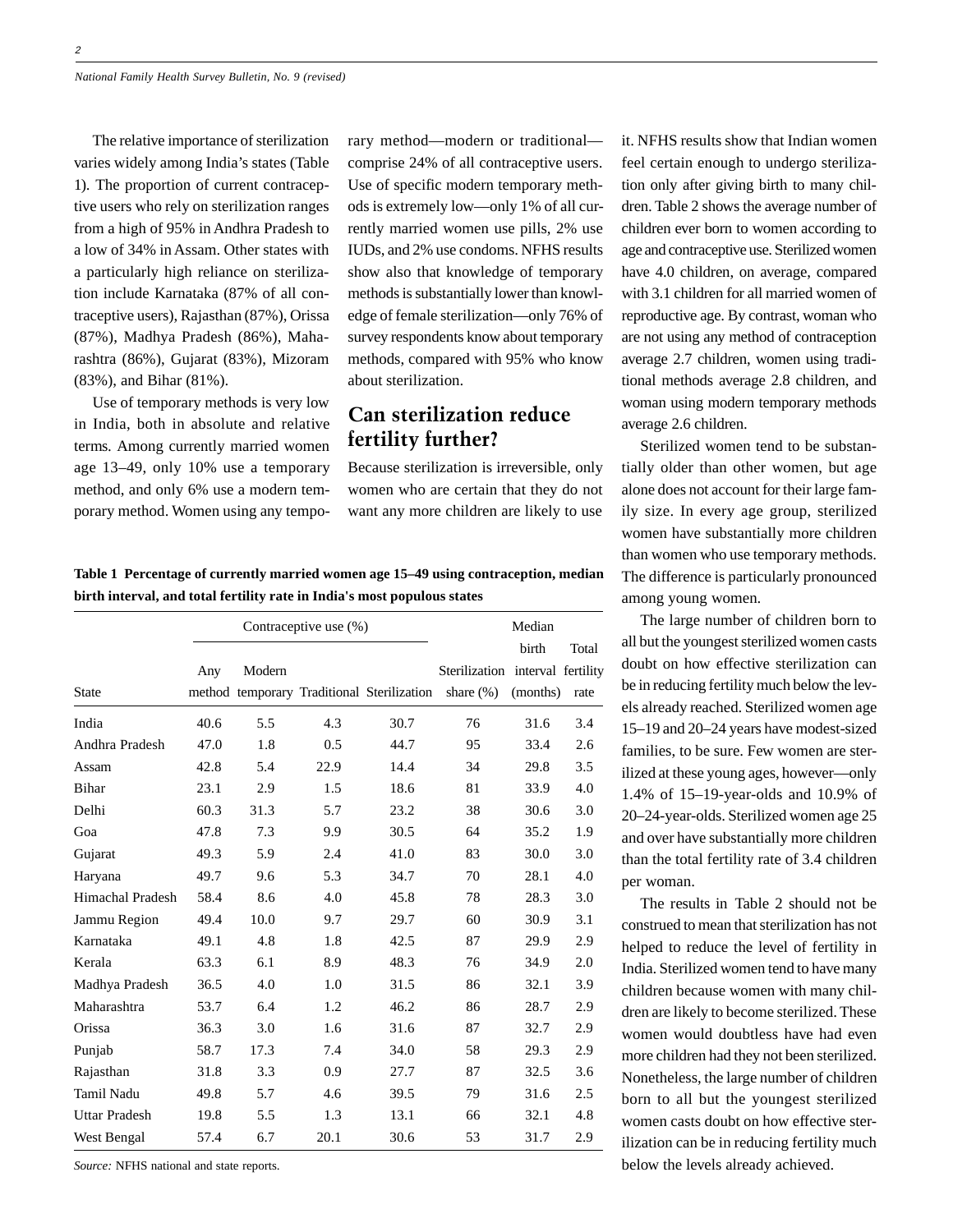**Table 2 Average number of children ever born by woman's age and use of contraception**

| Age       | Contraceptive method used |            |             |                  |  |  |  |
|-----------|---------------------------|------------|-------------|------------------|--|--|--|
|           | None                      | Sterilized | Traditional | Modern temporary |  |  |  |
| All ages  | 2.7                       | 4.0        | 2.8         | 2.6              |  |  |  |
| $15 - 19$ | 0.6                       | 2.2        | 0.6         | 1.0              |  |  |  |
| $20 - 24$ | 1.5                       | 2.7        | 1.5         | 1.6              |  |  |  |
| $25 - 29$ | 2.7                       | 3.3        | 2.4         | 2.3              |  |  |  |
| $30 - 34$ | 3.9                       | 3.8        | 3.2         | 3.1              |  |  |  |
| $35 - 39$ | 4.6                       | 4.2        | 3.9         | 3.8              |  |  |  |
| $40 - 44$ | 5.1                       | 4.7        | 4.1         | 4.2              |  |  |  |
| $45 - 49$ | 5.3                       | 5.2        | 4.6         | 4.4              |  |  |  |

*Source:* Tabulated from NFHS data.

## What role for temporary methods?

Temporary contraceptive methods allow women who may want children in the future to control their fertility now. In a country such as India with high infant and child mortality rates, women who already have children may wish to keep the option open to have more until they feel confident that the children they already have will survive. In such situations, temporary contraceptive methods can play an important role in helping women achieve their goals for completed family size.

Women who are not using contraception but who want to delay their next birth or stop having children altogether are identified as having 'unmet need' for family planning. If all women classified by the NFHS as having unmet need were to begin using a contraceptive method, then contraceptive use in India would rise from 41% to 60%. Based on the general relationship between contraceptive prevalence and total fertility, as suggested by international comparisons, increasing contraceptive use in India to 60% would result in a drop in the total fertility rate from the current rate of 3.4 to 2.3 children per woman. Given current mortality levels in India, this is only slightly above population replacement level.

While this figure provides a useful benchmark, assessing the fertility decline likely to result from changes in contraceptive prevalence is fraught with difficulties. In particular, 56% of the women identified by the NFHS as having unmet need say that they want another child after an interval of two or more years. If these women begin using contraception today but then go on to have another child, will increased contraceptive use merely result in longer birth intervals without changing the level of fertility?

Except in very high-fertility populations, there is not necessarily any relationship between length of birth intervals and fertility level. Whether we look at the 25 NFHS states of India or the 27 countries for which data are available from Demographic and Health Surveys (DHS), even substantial increases in the length of birth intervals correspond to changes of only a few tenths of a child per woman in the total fertility rate.

At the same time, data from 26 DHS countries show very little overall relationship between use of temporary contraception and length of birth intervals. An association with longer birth intervals is observed only when temporary contraceptive use rises above 30%, and even then, the magnitude of the relationship is modest. In fact, there is remarkably little variation above or below a median birth interval of about 30 months in both developed and developing countries around the world.

Data for the 25 states of India covered by the NFHS also show no relationship between temporary contraceptive use and length of birth intervals. NFHS results indicate a median last closed birth interval of 31.6 months for India as a whole, which is close to the international median value. Why is there so little relationship between contraceptive use and length of birth intervals? The explanation appears to be that women in most countries use contraception, including temporary methods, not to space births, but rather to stop having children altogether.

According to the NFHS, 64% of all women who are currently using temporary methods say they want no more children. Table 3 shows the percentages who want to stop having children or to space their next birth among all users of temporary methods as well as users of specific methods. The percentage wanting no more children is similar for each method except injection and 'other' methods, categories that are too small to provide reliable results.

Most of the remaining women who are currently using temporary methods say they want another child. Many will go on to have another, but some will change their minds and have no more children. These women are, in effect, using temporary methods to stop childbearing. Thus, while we may expect increased use of temporary contraceptives to lower fertility, the decline will result mainly from the use of these methods to limit, rather than to space, births.

## Strong demand

NFHS results show a substantial demand for temporary methods among women who are not currently using contraception. According to the NFHS, 20% of currently married women have an unmet need for family planning. This group comprises